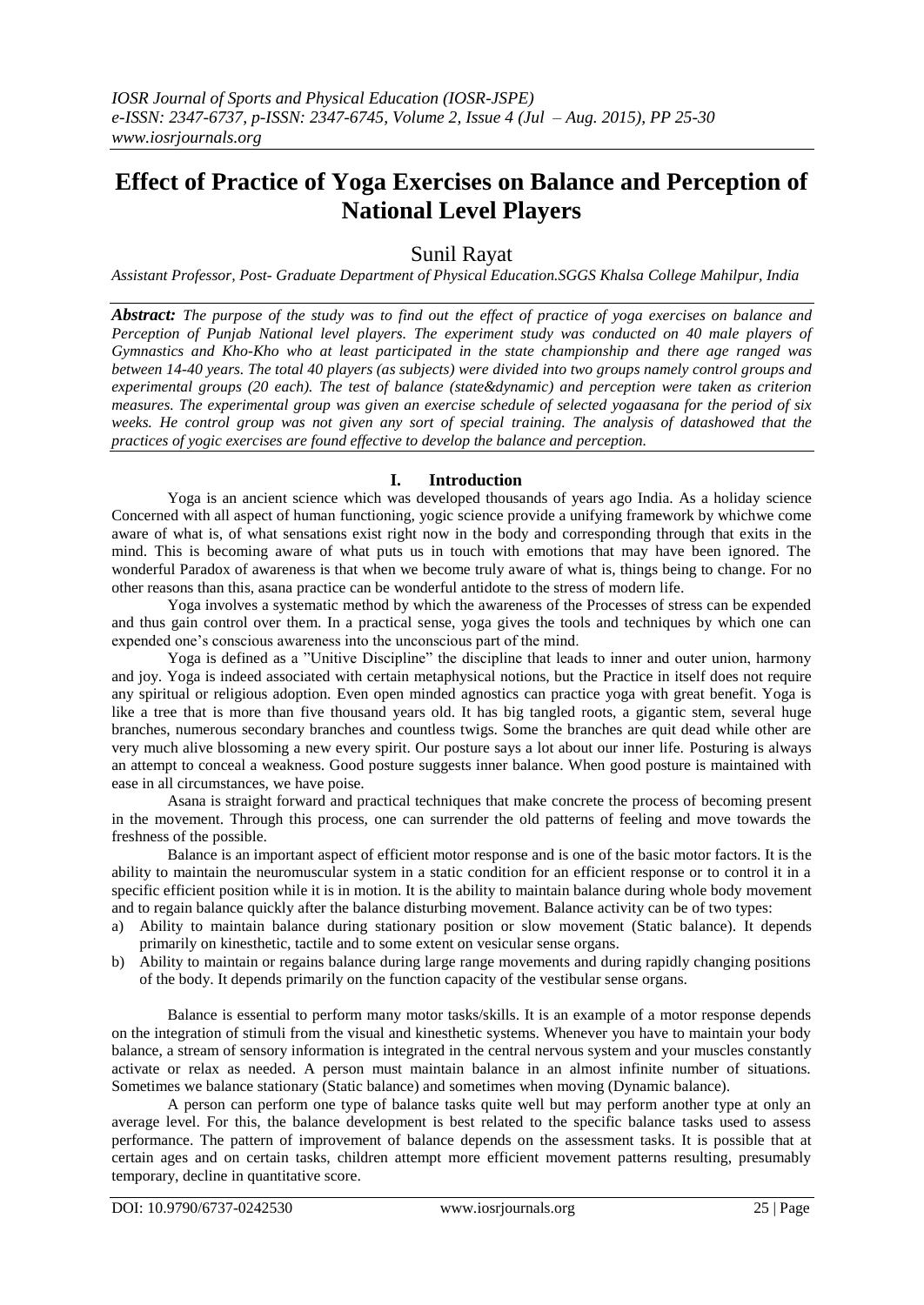Perception is involved in all voluntary muscles movements except reflex action. There is very little evidence to indicate a direct relationship between learning specific perceptional motor skills and learning to read and write. Perception and interpretation of stimuli in the performance of the perceptual motor response, to other activities occurs; the capacity of the child in both areas is improved.

When the term perception is used, the most of the people think of visual perception. Vision is not onlysource of sensory input. Information can be received through the channels of sound, touch, smell, taste, awareness of the body position (Kinesthetic) and sight (visual). These are the components of perception. In complex motor activity, the sense is used in an integrated manner to allow for efficient movement.Research accomplished that the process of Perceiving can be improved through certain education procedures.

### **II. Methodology**

The forty male gymnastic and kho-kho players who at least participated in the National level Championship were selected for this experimental study. Their age ranged was between 14-20 years. The subjects were divided randomly into two groups (20 each) namely control group and experimental group. The test of balance (State and Dynamic) and of perception was taken as criterion measures for the purpose of the study. A six weeks yogic asana training schedule was given to them to see the effect on perception and balance.

For static balance test, the stroke stand test, the bass stick test (both cross wise and lengthwise) was counted on the subjects. The modified bass test of dynamic balance was conducted. The distance perception test and ball throw test were conducted on the subjects to the test the perception. Before conducting the tests, the research scholar has explained and demonstrated to the subjects and further tests were implemented with the help of assistants.

#### **Distance Perception Jump Test**

This test was designed to measure the ability of the Performer to Perceive the distance jumped without the use of eyes, by concentrating on the feel of the jump. Validity and reliability of the test are accepted at face value. The test is useful for both sexes, age 10 through college age. A measuring tape, blindfolds, chalk and marking tape are needed to conduct this test.

#### **Procedure**

Two lines are placed on the floor 24 inches apart. The student stands at the starting line and visually reviews the situation. Then he or she closes the eyes, Pauses for 5 seconds, jumps from the starting position trying to judge the distance of the jump so that the heels lands on the target line.

#### **Scoring**

The number of inches the student jumps the target line and the heel farthest from the line is measured to the nearest quarter inch. The student has two trials, and the score is the total inches measured for the trials.

#### **Ball Throw Test**

The purpose of this test is to measure the performer's ability to throw a ball at specified distance without using his eyes. In other words, the test measures kinesthetic perception as it relates to throwing. Equipment needed is a softball and blindfold at each testing station.

#### **Procedure**

The student stands on the starting line in a throwing position and reviews the situation careful, trying to develop a sense of the distance to the target line. Then while blindfolded, he or she attempts to throw a softball in such a way that it lands on the target line.

#### **Scoring**

The student is allowed three trials, and the score for each trail is the distance the ball misses the target line, measuredto the nearestfoot. The final score is the total of the score for three trails.

The thirteen asana were taken on the basis that whole body parts to be involved in performing asana. The progression of yogic exercises, over a period of six weeks is presented in the Table 1.

The subjects were dividing randomly into two group's viz.: control group and experimental group. Each group of total 20 subjects. The experimental group was given an exercise training of selected yogic asana for the period of 6 weeks. Whereas the control group was not given any sort of special training. The practice session was conducted for duration as per Table-1, in the morning except Sunday for the period of 6 weeks. Similarly, the subject of control group was asked to perform their regular physical training programmeunder the super vision of thetheircoach /phy.edu teacher for the same duration. The experimental groups was treated as per the following scheduled of Table-1.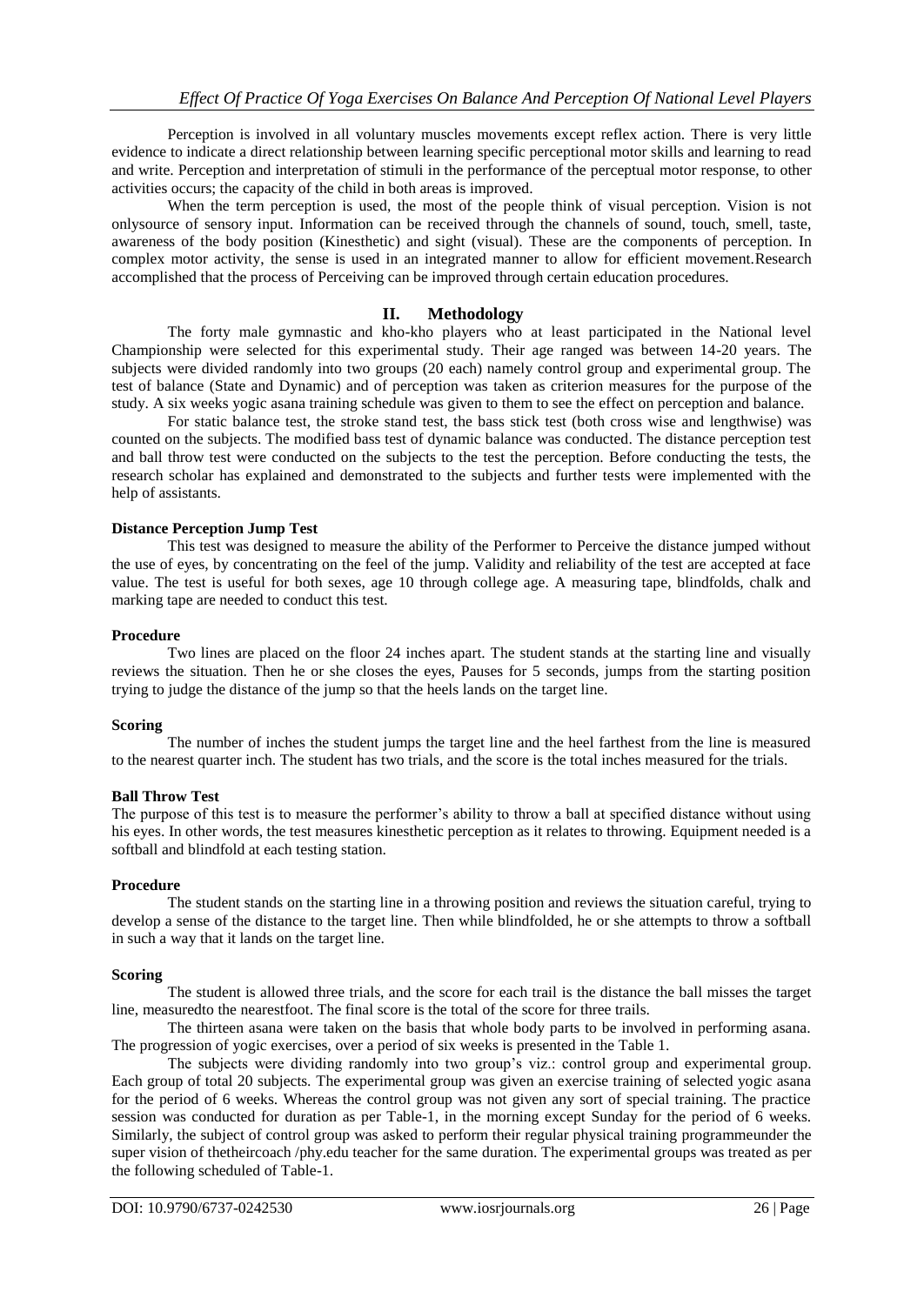| Table 1. Delettu Togic Asana Fracticea By the Experimental Group. |                     |                     |                                    |
|-------------------------------------------------------------------|---------------------|---------------------|------------------------------------|
| Sr. No.                                                           | <b>Yogic Asanas</b> |                     | (weekly<br><b>Duration</b>         |
|                                                                   |                     | $1st$ and $2nd$ and | wise) $4th$<br>and 5 <sup>th</sup> |
|                                                                   |                     | 3rd                 | and 6 <sup>th</sup> weeks(Min)     |
|                                                                   |                     | weeks(Min)          |                                    |
|                                                                   | <b>Vrikshasana</b>  | 1.0                 | 1.5                                |
|                                                                   | Paschimatanasana    | 1.0                 | 1.5                                |
|                                                                   | Yogamudra           | 1.0                 | 1.5                                |
|                                                                   | Sarvangasana        | 1.0                 | $1.5\,$                            |
|                                                                   | Halasana            | 1.0                 | $1.5\,$                            |
|                                                                   | <b>Matsyasana</b>   | 1.0                 | 1.5                                |
|                                                                   | Bhujangasna         | 1.0                 | 1.5                                |
| 8                                                                 | Salabhasana         | 1.0                 | 1.5                                |
| 9                                                                 | Dhanurasana         | 1.0                 | 1.5                                |
| 10                                                                | Chakkarasana        | 1.0                 | $1.5\,$                            |
| 11                                                                | Bakrasana           | 1.0                 | 1.5                                |
| 12                                                                | Utkatasana          | 1.0                 | 1.5                                |
| 13                                                                | <b>Shavasana</b>    | 2.5                 | 2.5                                |
|                                                                   |                     |                     |                                    |

# **Table 1: Selected Yogic Asana Practiced By the Experimental Group.**

# **III. Result And Discussion**

The mean difference of both group for selected yogaasana were tested for significance of difference by't' test. The difference of initial and final score was taken into account and the difference in the mean gained, was tested by't' test. The level of significance was at .05 level of confidence.

All the score of static and dynamic balance and perception obtained during Pre and Post- test,before and after the experimental period of six weeks, are shown in the Table 2 to Table 7

| <b>Table 2: The Scores Of Strok Stand Test</b> |
|------------------------------------------------|
|                                                |

| Group                                        | М1   | M2   |                   | SE   | t ratio |
|----------------------------------------------|------|------|-------------------|------|---------|
| Experimental                                 | 6.90 | 8.80 | 1.90 <sub>1</sub> | 0.72 | $2.61*$ |
| Control                                      | 7.84 | 8.10 | 0.26              | 0.58 | 0.46    |
| $\&$ Cianificant of $\&$ level of confidence |      |      |                   |      |         |

**\*Significant at .05 level of confidence.**



The data presented in Table 2, reveals that the initial mean values in case of static balance are concerned which was measured with the help of Stork Stand Test of Experimental, and Control group was 6.09 and 7.84 respectively. The final mean value of static balance is 8.80 and 8.10 respectively after six weeks of experimental period is over. The difference was found statically significant at 0.05 level of confidence. Thus, this shows that the mean gains in static balance, can be increased, significantly, by administering a training schedule of yogic exercise.

| Table 3: The Scores Of Bass Stick Test (Cross Wise) |       |                |      |      |         |
|-----------------------------------------------------|-------|----------------|------|------|---------|
| Group                                               | M1    | M <sub>2</sub> |      | SE   | t ratio |
| <b>Experimental</b>                                 | 71.64 | 77.84          | 6.20 | 1.81 | $2.22*$ |
| Control                                             | 67.90 | 68.50          | 0.60 | 3.70 | 0.16    |

**\*Significant at .05 level of confidence.**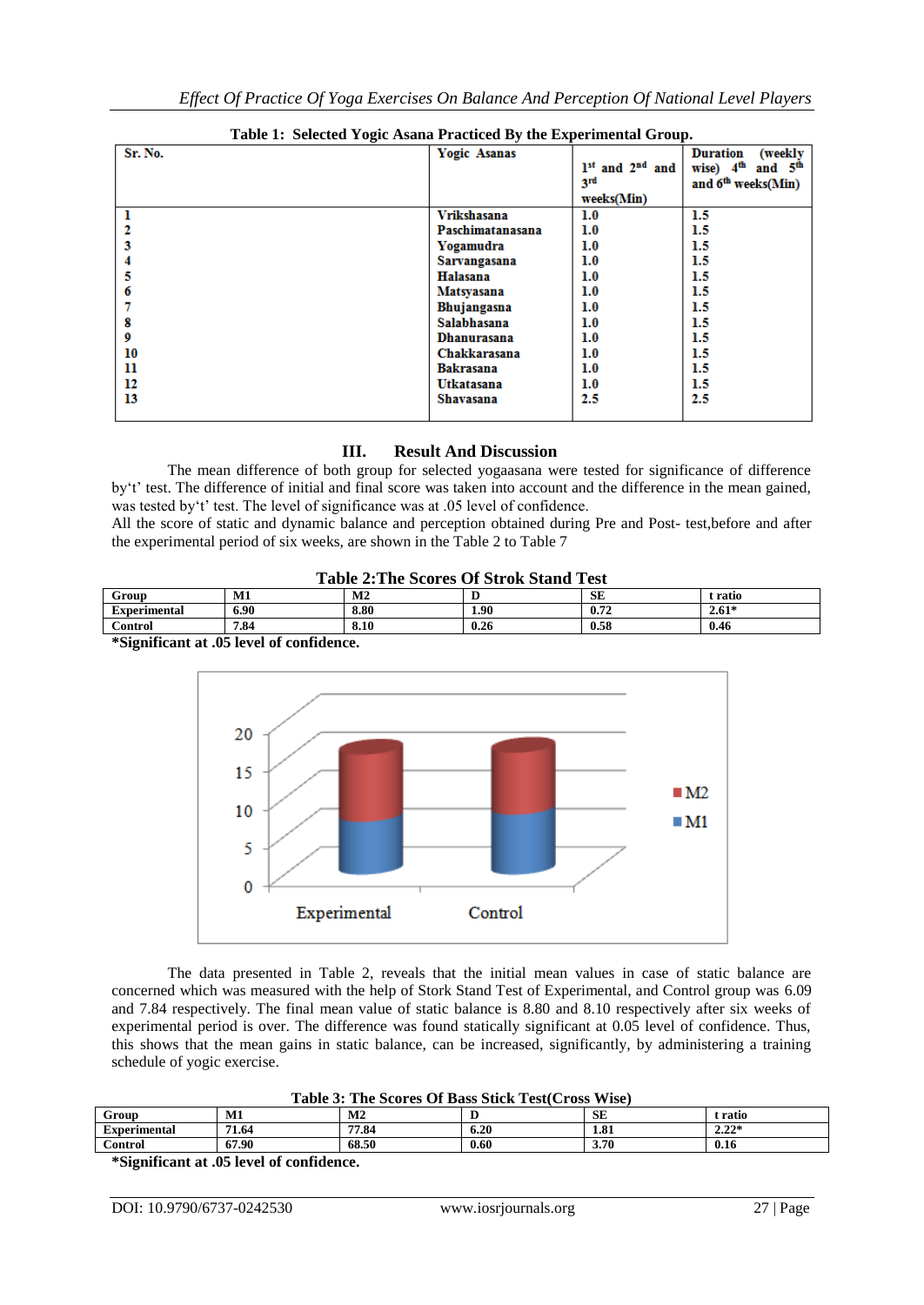

The initial mean values in Table 3, in case of static balance which measured with the help of Bass Stick Test (cross-wise) of Experimental and control groups were 71.64 and 67.90 respectively. The final mean value was 77.84 and 68.50; at the control group't' value was 0.16. This shows that the mean gains in static balance can be increased significantly by administering a training programme of yogic exercises.

| Table 4: The Scores Of Bass Stick Test (Length Wise)     |       |       |      |      |         |  |
|----------------------------------------------------------|-------|-------|------|------|---------|--|
| <b>SE</b><br>M1<br>M <sub>2</sub><br>Group<br>t ratio    |       |       |      |      |         |  |
| <b>Experimental</b>                                      | 72.05 | 80.95 | 8.90 | 2.50 | $2.71*$ |  |
| 73.90<br>71.45<br>2.20<br>2.45<br><b>Control</b><br>1.14 |       |       |      |      |         |  |



**\*Significant at .05 level of confidence.**

The data presented in Table 4, indicates that the initial mean value, in case of static balance, which was measured with the help of Bass Stick Test(length-wise) for the experimental and control groups, were 72.05 and 71.45 respectively. The final mean value of both groups was 80.95 and 73.90, after six weeks of training. The't' test value obtained for the experimental group was 2.71 at 0.5 level of confidence. Thus, this shows that the mean gains in static balance can be improved significantly by administering a training programme of yogic exercise.

| rable 5. The Scores of Modified Dass Stick Fest |       |       |      |           |         |  |
|-------------------------------------------------|-------|-------|------|-----------|---------|--|
| Grour                                           | М1    | M2    |      | <b>SE</b> | `ratio  |  |
| Experimental                                    | 60.10 | 64.05 | 3.95 | 1.78      | $2.52*$ |  |
| <b>Control</b>                                  | 60.80 | 62.00 | 1.20 | 2.02      | 0.51    |  |

**Table 5: The Scores of Modified Bass Stick Test**

**\*Significant at .05 level of confidence.**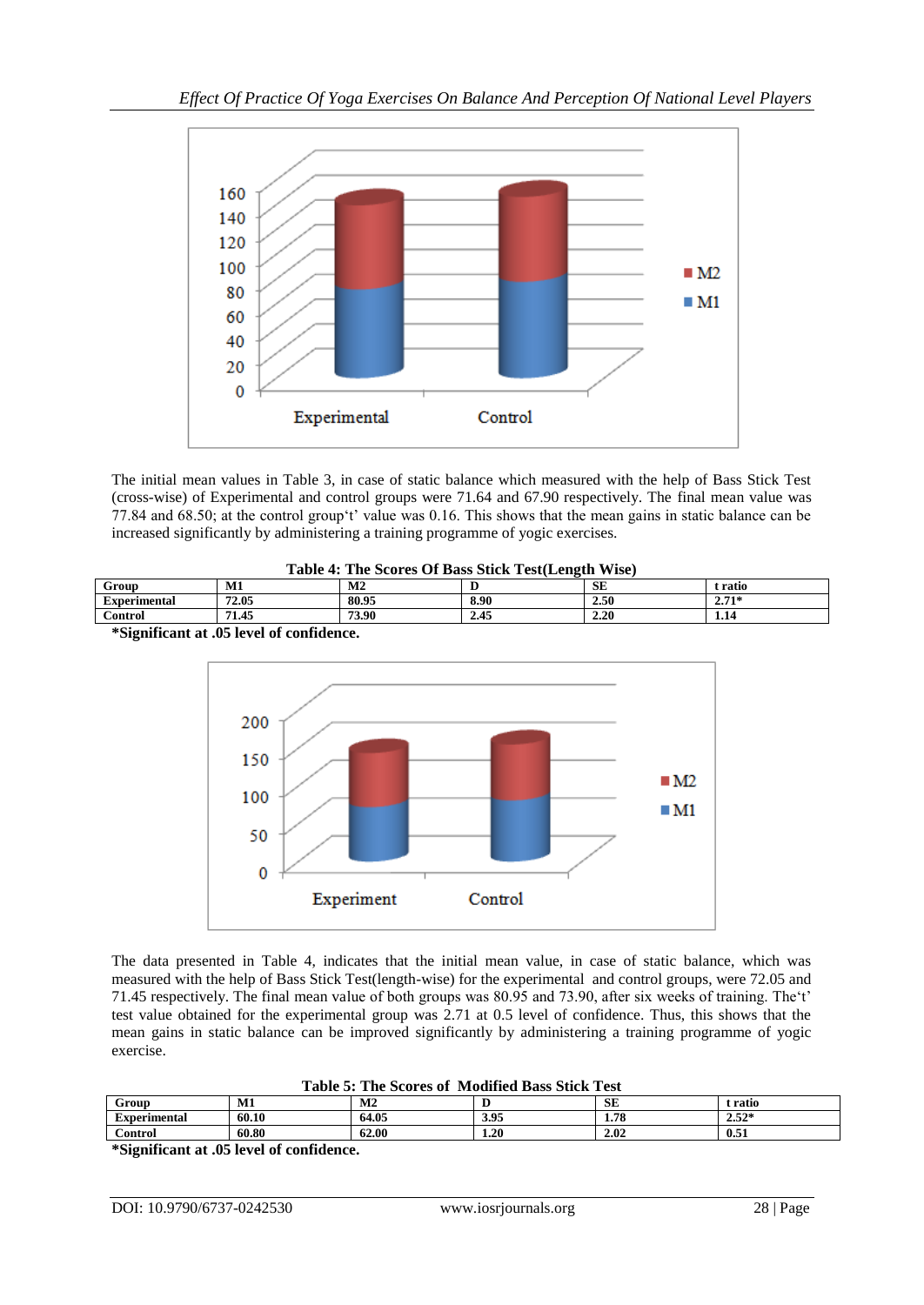

The initial mean values of dynamic balance which was measured with the help of Modified Bass Stick Test, in the case of experimental and control group were 60.10 and 60.80 respectively. The final mean value of dynamic balance for both group were 64.05 and 62.00 respectively, at the conclusion of six weeks of experimental period. The't' value of experimental and control groups were 2.52 and 0.51 respectively. This indicates that the mean gains in dynamic balance can be increased significantly by implementing a training schedule of yogic exercises for six weeks.

|  | Table 6 : The Scores Of Distance Perception Test |
|--|--------------------------------------------------|
|  |                                                  |

| Group               | M1                  | M <sub>2</sub> |      | <b>SE</b> | : ratio |
|---------------------|---------------------|----------------|------|-----------|---------|
| <b>Experimental</b> | 21.45               | 24.45          | 3.00 | 4.4 L     | $4.80*$ |
| Control             | 26.60               | 27.10          | 0.50 | 0.64      | 0.61    |
|                     | ---<br>$\sim$<br>__ |                |      |           |         |

**\*Significant at .05 level of confidence.**



The initial mean values in the case of perception which was measured with the help of Distance Perception Test for experimental and control group were 21.45 and 26.60 respectively. The final mean value of perception of both groups was 24.45 and 27.10 after the training of yogic asana of experimental group is over. The't' value obtained in respect of experimental group was 4.80 and in respect to control group't' of 0.61. This shows that the mean gains in perception were increased significantly by attending a six weeks training programme of yogic exercises.

#### **Table 7: The Scores Of Ball Throw Test**

| ----------<br>--------------<br>------- |      |                         |      |           |       |  |
|-----------------------------------------|------|-------------------------|------|-----------|-------|--|
| Group                                   | M1   | $\overline{a}$<br>IVLZ. |      | <b>SE</b> | ratio |  |
| Experimental                            | 6.30 | 7.00                    | 0.70 | 1.40      | 1.00  |  |
| <b>Control</b>                          | 6.60 | 1.50                    | 0.90 | 1.48      | 1.20  |  |
|                                         |      |                         |      |           |       |  |

**\*Significant at .05 level of confidence.**